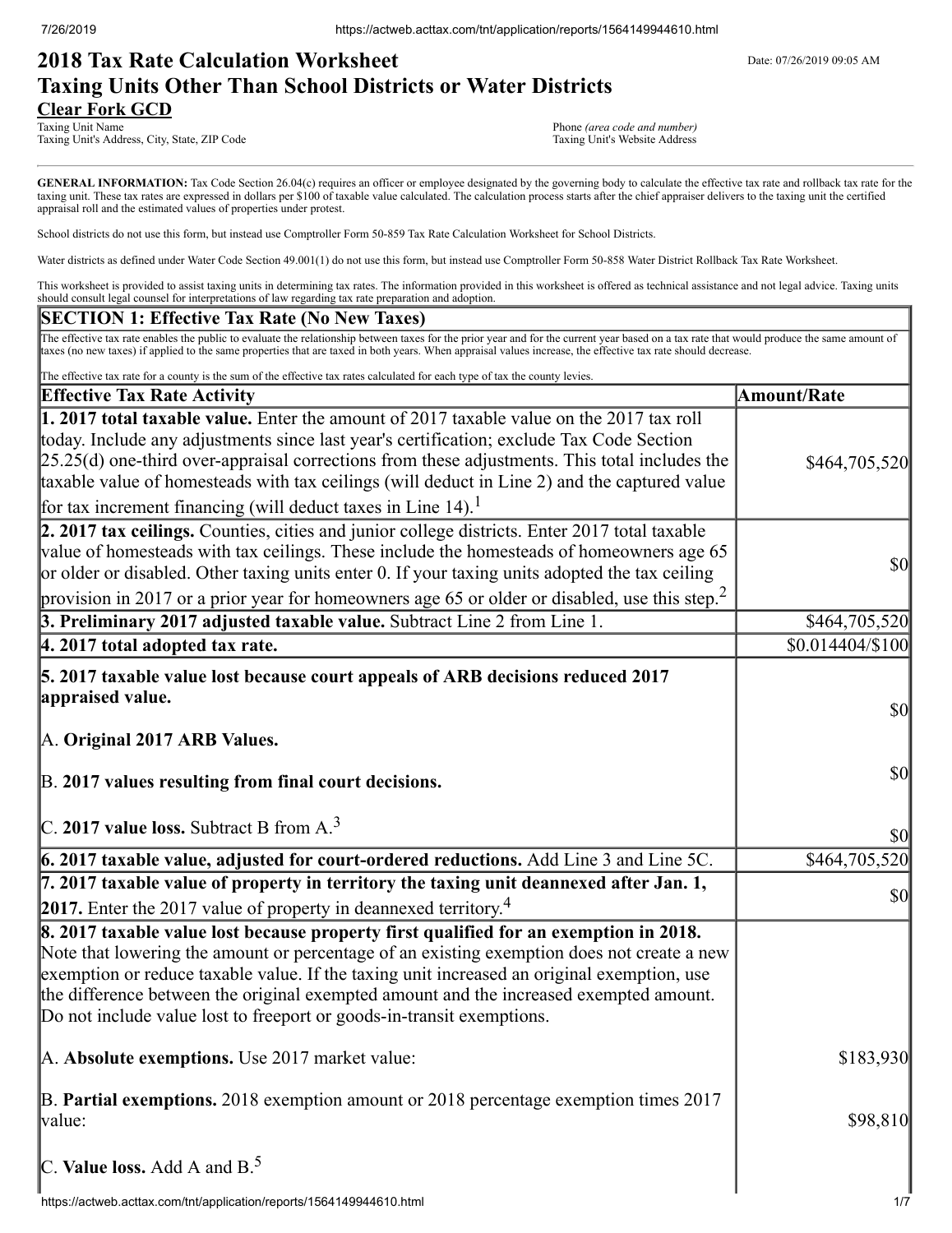|                                                                                                                                                                                                                                                                                                                                                                                                                          | \$282,740                           |
|--------------------------------------------------------------------------------------------------------------------------------------------------------------------------------------------------------------------------------------------------------------------------------------------------------------------------------------------------------------------------------------------------------------------------|-------------------------------------|
| 9. 2017 taxable value lost because property first qualified for agricultural appraisal (1-<br>d or 1-d-1), timber appraisal, recreational/scenic appraisal or public access airport<br>special appraisal in 2018. Use only properties that qualified in 2018 for the first time; do<br>not use properties that qualified in 2017.                                                                                        |                                     |
| A. 2017 market value:                                                                                                                                                                                                                                                                                                                                                                                                    | $\sqrt{50}$                         |
| B. 2018 productivity or special appraised value:                                                                                                                                                                                                                                                                                                                                                                         | \$0                                 |
| C. Value loss. Subtract B from $A6$                                                                                                                                                                                                                                                                                                                                                                                      | $\sqrt{50}$                         |
| 10. Total adjustments for lost value. Add lines 7, 8C and 9C.                                                                                                                                                                                                                                                                                                                                                            | \$282,740                           |
| 11. 2017 adjusted taxable value. Subtract Line 10 from Line 6.                                                                                                                                                                                                                                                                                                                                                           | \$464,422,780                       |
| 12. Adjusted 2017 taxes. Multiply Line 4 by line 11 and divide by \$100.                                                                                                                                                                                                                                                                                                                                                 | \$66,895                            |
| 13. Taxes refunded for years preceding tax year 2017. Enter the amount of taxes refunded<br>by the taxing unit for tax years preceding tax year 2017. Types of refunds include court<br>decisions, Tax Code Section 25.25(b) and (c) corrections and Tax Code Section 31.11<br>payment errors. Do not include refunds for tax year 2017. This line applies only to tax years<br>preceding tax year $2017$ . <sup>7</sup> | \$11                                |
| 14. Taxes in tax increment financing (TIF) for tax year 2017. Enter the amount of taxes<br>paid into the tax increment fund for a reinvestment zone as agreed by the taxing unit. If the<br>taxing unit has no 2018 captured appraised value in Line 16D, enter $0.8$                                                                                                                                                    | $\vert \mathcal{S}0 \vert$          |
| 15. Adjusted 2017 taxes with refunds and TIF adjustment. Add Lines 12 and 13, subtract                                                                                                                                                                                                                                                                                                                                   |                                     |
| Line $14.9$                                                                                                                                                                                                                                                                                                                                                                                                              | \$66,906                            |
| 16. Total 2018 taxable value on the 2018 certified appraisal roll today. This value<br>includes only certified values and includes the total taxable value of homesteads with tax<br>ceilings (will deduct in Line 18). These homesteads include homeowners age 65 or older or<br>disabled. $10$                                                                                                                         |                                     |
| A. Certified values:                                                                                                                                                                                                                                                                                                                                                                                                     | \$458,304,300                       |
| B. Counties: Include railroad rolling stock values certified by the Comptroller's office:                                                                                                                                                                                                                                                                                                                                | $\vert \$\text{O}\vert$             |
| C. Pollution control and energy storage system exemption: Deduct the value of property<br>exempted for the current tax year for the first time as pollution control or energy storage<br>system property:                                                                                                                                                                                                                | $\vert \mathbf{S} \mathbf{0} \vert$ |
| $\mathbf{D}$ . Tax increment financing: Deduct the 2018 captured appraised value of property taxable<br>by a taxing unit in a tax increment financing zone for which the 2018 taxes will be deposited<br>into the tax increment fund. Do not include any new property value that will be included in<br>Line 21 below. <sup>11</sup>                                                                                     | $\vert \mathbf{S} \mathbf{0} \vert$ |
| E. Total 2018 value. Add A and B, then subtract C and D.                                                                                                                                                                                                                                                                                                                                                                 | \$458,304,300                       |
| $\vert$ 17. Total value of properties under protest or not included on certified appraisal roll. $^{12}$                                                                                                                                                                                                                                                                                                                 |                                     |
| A. 2018 taxable value of properties under protest. The chief appraiser certifies a list of<br>properties still under ARB protest. The list shows the appraisal district's value and the<br>taxpayer's claimed value, if any, or an estimate of the value if the taxpayer wins. For each of<br>the properties under protest, use the lowest of these values. Enter the total value. <sup>13</sup>                         | \$281,260                           |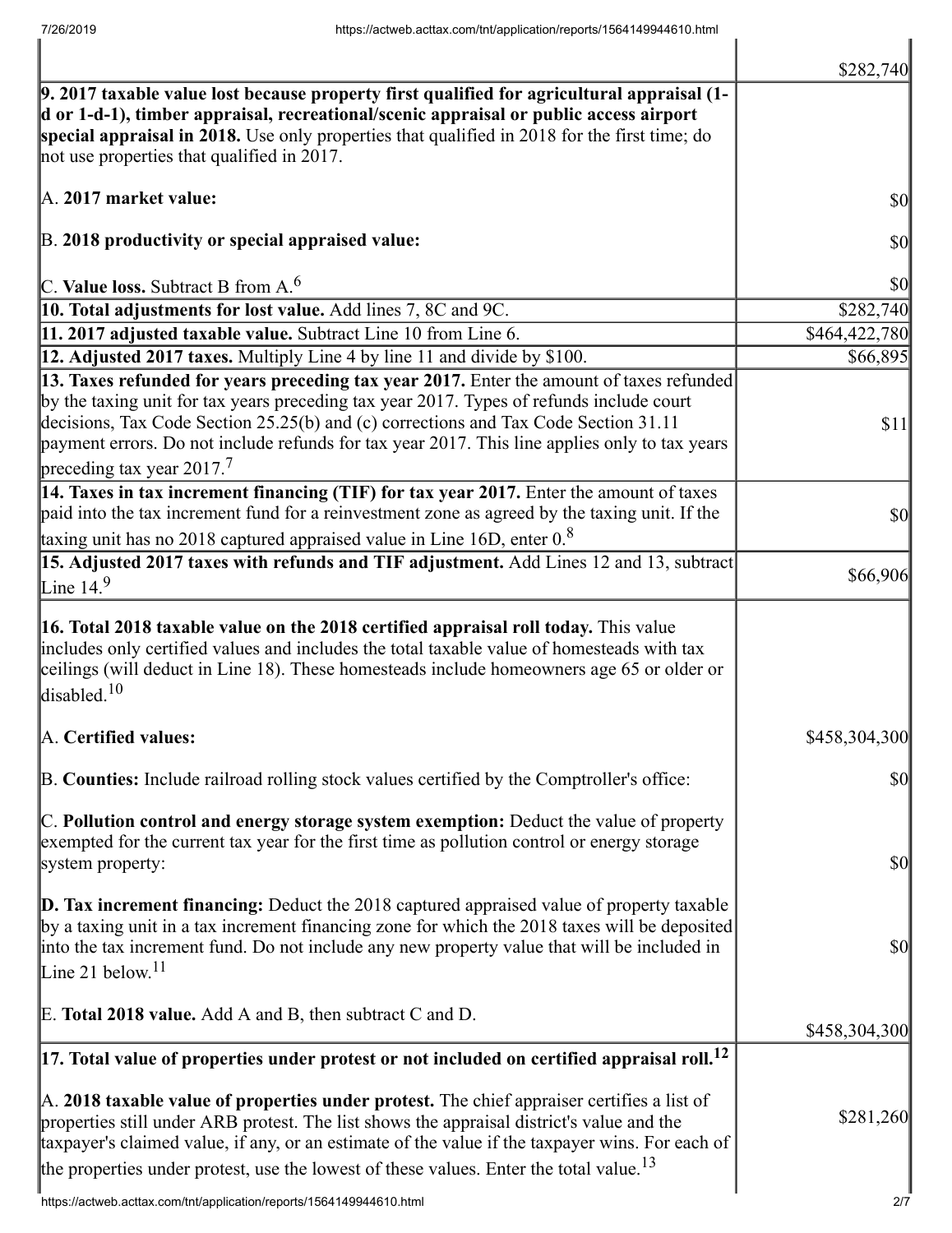| B. 2018 value of properties not under protest or included on certified appraisal roll.<br>The chief appraiser gives taxing units a list of those taxable properties that the chief<br>appraiser knows about, but are not included in the appraisal roll certification. These<br>properties also are not on the list of properties that are still under protest. On this list of<br>properties, the chief appraiser includes the market value, appraised value and exemptions for<br>the preceding year and a reasonable estimate of the market value, appraised value and<br>exemptions for the current year. Use the lower market, appraised or taxable value (as<br>appropriate). Enter the total value. $^{14}$ | $\sqrt{50}$                         |
|--------------------------------------------------------------------------------------------------------------------------------------------------------------------------------------------------------------------------------------------------------------------------------------------------------------------------------------------------------------------------------------------------------------------------------------------------------------------------------------------------------------------------------------------------------------------------------------------------------------------------------------------------------------------------------------------------------------------|-------------------------------------|
| C. Total value under protest or not certified: Add A and B.                                                                                                                                                                                                                                                                                                                                                                                                                                                                                                                                                                                                                                                        |                                     |
|                                                                                                                                                                                                                                                                                                                                                                                                                                                                                                                                                                                                                                                                                                                    |                                     |
|                                                                                                                                                                                                                                                                                                                                                                                                                                                                                                                                                                                                                                                                                                                    | \$281,260                           |
| <b>18. 2018 tax ceilings.</b> Counties, cities and junior colleges enter 2018 total taxable value of<br>homesteads with tax ceilings. These include the homesteads of homeowners age 65 or older<br>or disabled. Other taxing units enter 0. If your taxing units adopted the tax ceiling provision<br>$\parallel$ in 2017 or a prior year for homeowners age 65 or older or disabled, use this step. <sup>15</sup>                                                                                                                                                                                                                                                                                                | $\vert \mathbf{S} \mathbf{0} \vert$ |
| 19. 2018 total taxable value. Add Lines 16E and 17C. Subtract Line 18.                                                                                                                                                                                                                                                                                                                                                                                                                                                                                                                                                                                                                                             | \$458,585,560                       |
| 20. Total 2018 taxable value of properties in territory annexed after Jan. 1, 2017.<br>Include both real and personal property. Enter the 2018 value of property in territory<br>$\lvert$ annexed. <sup>16</sup>                                                                                                                                                                                                                                                                                                                                                                                                                                                                                                   | $\vert \$\text{O}\vert$             |
| 21. Total 2018 taxable value of new improvements and new personal property located<br>in new improvements. New means the item was not on the appraisal roll in 2017. An<br>improvement is a building, structure, fixture or fence erected on or affixed to land. New<br>additions to existing improvements may be included if the appraised value can be<br>determined. New personal property in a new improvement must have been brought into the<br>taxing unit after Jan. 1, 2017, and be located in a new improvement. New improvements do<br>include property on which a tax abatement agreement has expired for $2018$ . <sup>17</sup>                                                                       | \$331,760                           |
| 22. Total adjustments to the 2018 taxable value. Add Lines 20 and 21.                                                                                                                                                                                                                                                                                                                                                                                                                                                                                                                                                                                                                                              | \$331,760                           |
| 23. 2018 adjusted taxable value. Subtract Line 22 from Line 19.                                                                                                                                                                                                                                                                                                                                                                                                                                                                                                                                                                                                                                                    | \$458,253,800                       |
| 24. 2018 effective tax rate. Divide Line 15 by Line 23 and multiply by $$100.18$                                                                                                                                                                                                                                                                                                                                                                                                                                                                                                                                                                                                                                   | \$0.014600/\$100                    |
| 25. COUNTIES ONLY. Add together the effective tax rates for each type of tax the county                                                                                                                                                                                                                                                                                                                                                                                                                                                                                                                                                                                                                            |                                     |
| levies. The total is the 2018 county effective tax rate. <sup>18</sup>                                                                                                                                                                                                                                                                                                                                                                                                                                                                                                                                                                                                                                             |                                     |

| <sup>1</sup> Tex. Tax Code Section $26.012(14)$ | $^{9}$ Tex. Tax Code Section 26.012(13)                |
|-------------------------------------------------|--------------------------------------------------------|
| $2$ Tex. Tax Code Section 26.012(14)            | <sup>10</sup> Tex. Tax Code Section 26.012             |
| $3$ Tex. Tax Code Section 26.012(13)            | <sup>11</sup> Tex. Tax Code Section $26.03(c)$         |
| $4$ Tex. Tax Code Section 26.012(15)            | <sup>12</sup> Tex. Tax Code Section $26.01(c)$ and (d) |
| $5$ Tex. Tax Code Section 26.012(15)            | <sup>13</sup> Tex. Tax Code Section $26.01(c)$         |
| ${}^{6}$ Tex. Tax Code Section 26.012(15)       | <sup>14</sup> Tex. Tax Code Section $26.01(d)$         |
| $7$ Tex. Tax Code Section 26.012(13)            | <sup>15</sup> Tex. Tax Code Section $26.012(6)$        |
| ${}^{8}$ Tex. Tax Code Section 26.03(c)         | <sup>16</sup> Tex. Tax Code Section $26.012(17)$       |
|                                                 |                                                        |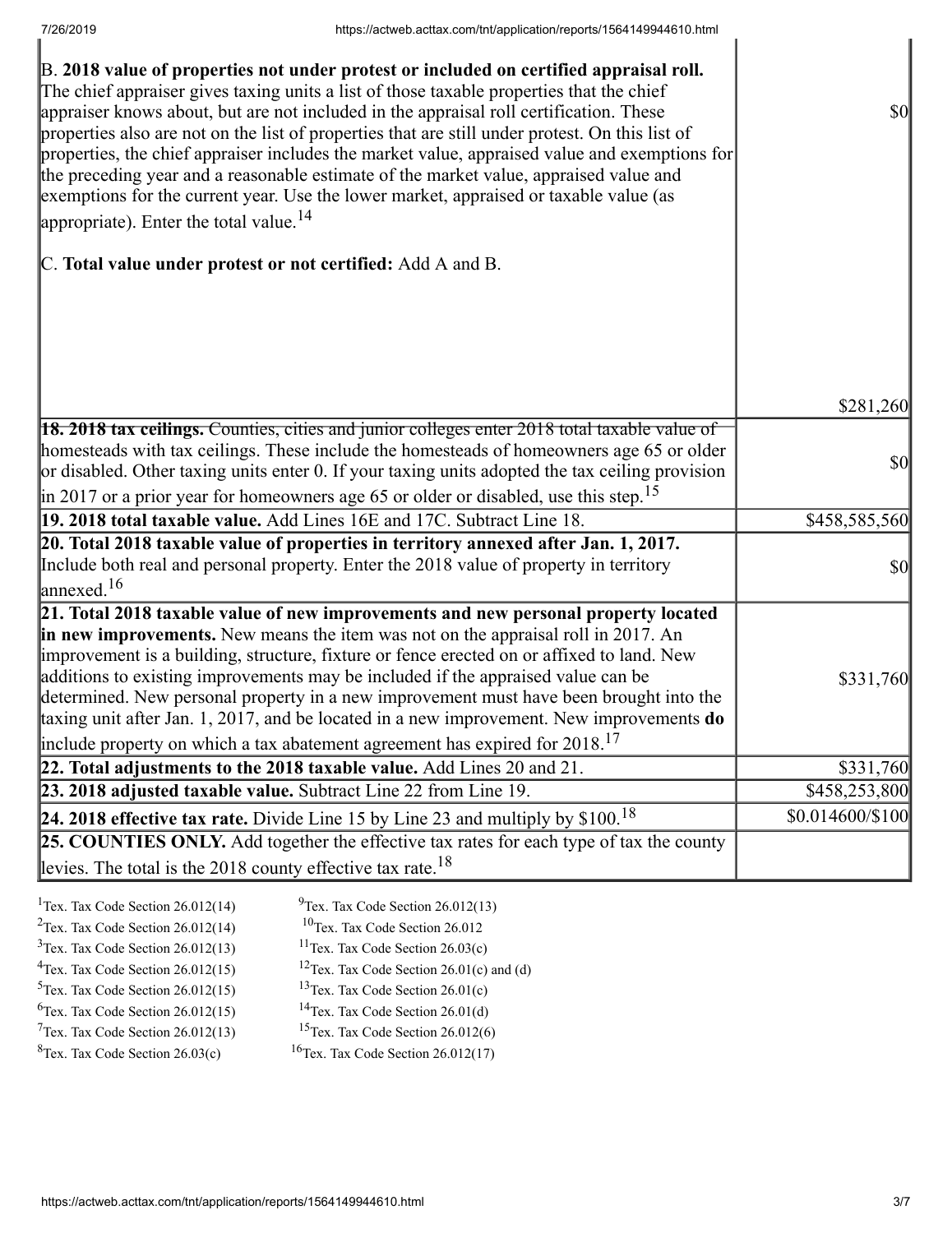# **SECTION 2: Rollback Tax Rate**

The rollback tax rate is split into two separate rates:

- 1. Maintenance and Operations (M&O): The M&O portion is the tax rate that is needed to raise the same amount of taxes that the taxing unit levied in the prior year plus eight percent. This rate accounts for such things as salaries, utilities and day-to-day operations.
- 2. Debt: The debt tax rate includes the debt service necessary to pay the taxing unit's debt payments in the coming year. This rate accounts for principal and interest on bonds and other debt secured by property tax revenue.

The rollback tax rate for a county is the sum of the rollback tax rates calculated for each type of tax the county levies. In most cases the rollback tax rate exceeds the effective tax rate, but occasionally decreases in a taxing unit's debt service will cause the effective tax rate to be higher than the rollback tax rate.

| <b>Rollback Tax Rate Activity</b>                                                                                                                                                                                                                                                                                                                                                                                                                                                                                                                                                                                                                                       | <b>Amount/Rate</b>                |
|-------------------------------------------------------------------------------------------------------------------------------------------------------------------------------------------------------------------------------------------------------------------------------------------------------------------------------------------------------------------------------------------------------------------------------------------------------------------------------------------------------------------------------------------------------------------------------------------------------------------------------------------------------------------------|-----------------------------------|
| 26. 2017 maintenance and operations (M&O) tax rate.                                                                                                                                                                                                                                                                                                                                                                                                                                                                                                                                                                                                                     | $$0.014404\%100$                  |
| $27.2017$ adjusted taxable value. Enter the amount from Line 11.                                                                                                                                                                                                                                                                                                                                                                                                                                                                                                                                                                                                        | \$464,422,780                     |
| 28. 2017 M&O taxes.                                                                                                                                                                                                                                                                                                                                                                                                                                                                                                                                                                                                                                                     |                                   |
| $\mathbf{A}$ . Multiply Line 26 by Line 27 and divide by \$100.                                                                                                                                                                                                                                                                                                                                                                                                                                                                                                                                                                                                         | \$66,895                          |
| B. Cities, counties and hospital districts with additional sales tax: Amount of additional<br>sales tax collected and spent on M&O expenses in 2017. Enter amount from full year's sales<br>tax revenue spent for M&O in 2017 fiscal year, if any. Other taxing units enter 0. Counties<br>exclude any amount that was spent for economic development grants from the amount of<br>sales tax spent.                                                                                                                                                                                                                                                                     | <b>\$0</b>                        |
| C. Counties: Enter the amount for the state criminal justice mandate. If second or later year,<br>the amount is for increased cost above last year's amount. Other taxing units enter 0.                                                                                                                                                                                                                                                                                                                                                                                                                                                                                | $\frac{1}{2}$                     |
| D. Transferring function: If discontinuing all of a department, function or activity and<br>transferring it to another taxing unit by written contract, enter the amount spent by the taxing<br>unit discontinuing the function in the 12 months preceding the month of this calculation. If<br>the taxing unit did not operate this function for this 12-month period, use the amount spent<br>in the last full fiscal year in which the taxing unit operated the function. The taxing unit<br>discontinuing the function will subtract this amount in H below. The taxing unit receiving<br>the function will add this amount in H below. Other taxing units enter 0. | $\frac{1}{2}$                     |
| E. Taxes refunded for years preceding tax year 2017: Enter the amount of M&O taxes<br>refunded in the preceding year for taxes before that year. Types of refunds include court<br>decisions, Tax Code Section 25.25(b) and (c) corrections and Tax Code Section 31.11<br>payment errors. Do not include refunds for tax year 2017. This line applies only to tax years<br>preceding tax year 2017.                                                                                                                                                                                                                                                                     | $\frac{1}{2}$                     |
| <b>F. Enhanced indigent health care expenditures:</b> Enter the increased amount for the current<br>year's enhanced indigent health care expenditures above the preceding tax year's enhanced<br>indigent health care expenditures, less any state assistance.                                                                                                                                                                                                                                                                                                                                                                                                          | <b>\$0</b>                        |
| G. Taxes in TIF: Enter the amount of taxes paid into the tax increment fund for a<br>reinvestment zone as agreed by the taxing unit. If the taxing unit has no 2018 captured<br>appraised value in Line 16D, enter 0.                                                                                                                                                                                                                                                                                                                                                                                                                                                   | <b>\$0</b>                        |
| <b>H. Adjusted M&amp;O Taxes.</b> Add A, B, C, E and F. For taxing unit with D, subtract if<br>discontinuing function and add if receiving function. Subtract G.                                                                                                                                                                                                                                                                                                                                                                                                                                                                                                        | \$66,895                          |
| 29. 2018 adjusted taxable value. Enter Line 23 from the Effective Tax Rate Worksheet.<br>30. 2018 effective maintenance and operations rate. Divide Line 28H by Line 29 and<br>multiply by $$100$ .                                                                                                                                                                                                                                                                                                                                                                                                                                                                     | \$458,253,800<br>\$0.014598/\$100 |
| $31.2018$ rollback maintenance and operation rate. Multiply Line 30 by 1.08.                                                                                                                                                                                                                                                                                                                                                                                                                                                                                                                                                                                            | $$0.015765/\$100$                 |
| 32. Total 2018 debt to be paid with property taxes and additional sales tax revenue.                                                                                                                                                                                                                                                                                                                                                                                                                                                                                                                                                                                    |                                   |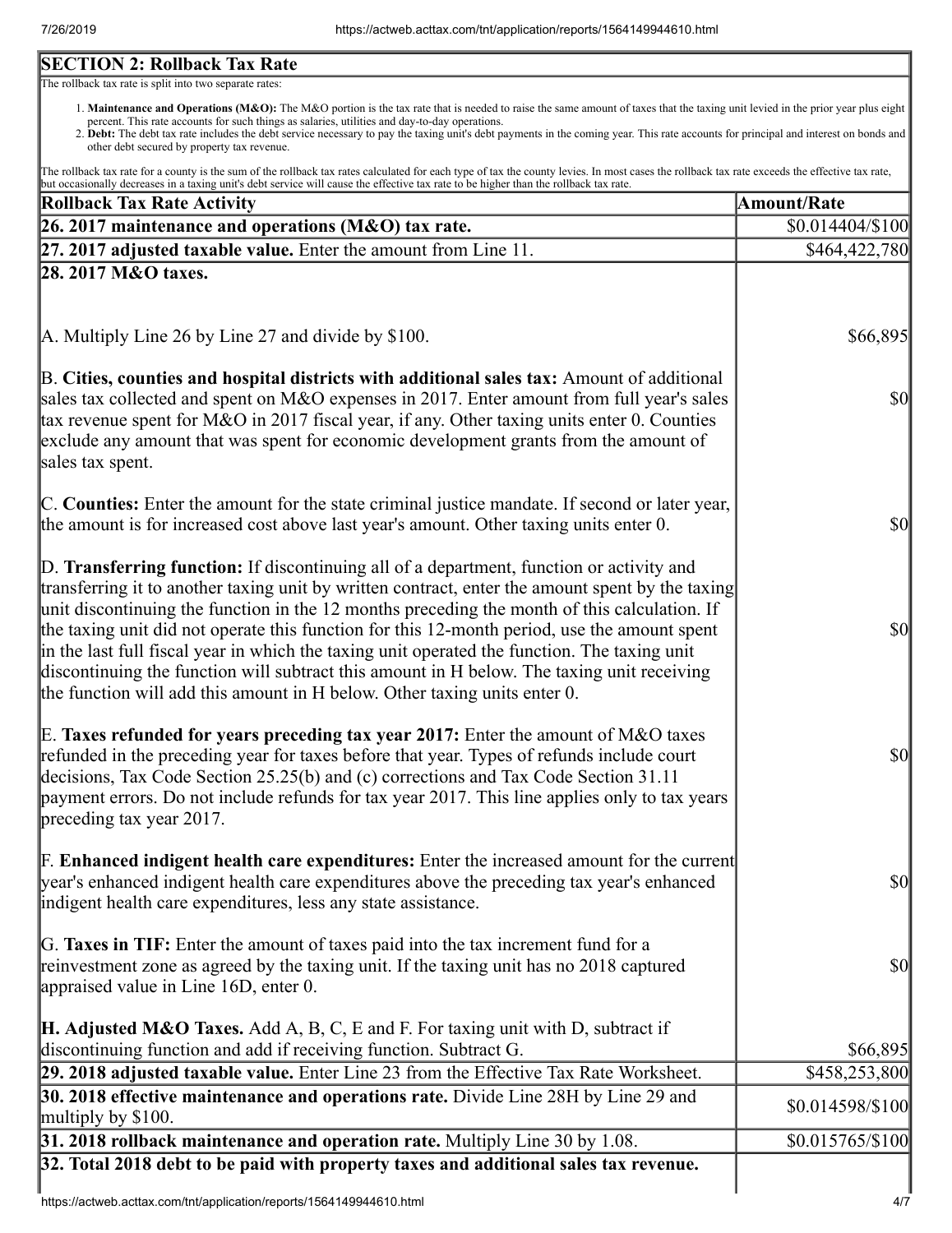| https://actweb.acttax.com/tnt/application/reports/1564149944610.html<br>7/26/2019<br>Debt means the interest and principal that will be paid on debts that:<br>$(1)$ are paid by property taxes,<br>$(2)$ are secured by property taxes,<br>$(3)$ are scheduled for payment over a period longer than one year and<br>$(4)$ are not classified in the taxing unit's budget as M&O expenses |                                     |
|--------------------------------------------------------------------------------------------------------------------------------------------------------------------------------------------------------------------------------------------------------------------------------------------------------------------------------------------------------------------------------------------|-------------------------------------|
| A. Debt also includes contractual payments to other taxing units that have incurred debts on<br>behalf of this taxing unit, if those debts meet the four conditions above. Include only<br>amounts that will be paid from property tax revenue. Do not include appraisal district budget<br>payments. Enter debt amount.                                                                   | <b>\$0</b>                          |
| B. Subtract <b>unencumbered fund amount</b> used to reduce total debt.<br>C. Subtract amount paid from other resources.                                                                                                                                                                                                                                                                    | $\vert \mathbf{S} \mathbf{O} \vert$ |
| D. Adjusted debt. Subtract B and C from A.                                                                                                                                                                                                                                                                                                                                                 | <b>\$0</b>                          |
|                                                                                                                                                                                                                                                                                                                                                                                            | $\vert \mathbf{S} \mathbf{0} \vert$ |
| 33. Certified 2017 excess debt collections. Enter the amount certified by the collector.                                                                                                                                                                                                                                                                                                   | $\vert \$\text{0}\vert$             |
| 34. Adjusted 2018 debt. Subtract Line 33 from Line 32D.                                                                                                                                                                                                                                                                                                                                    | $ 10\rangle$                        |
| 35. Certified 2018 anticipated collection rate. Enter the rate certified by the collector. If<br>the rate is 100 percent or greater, enter 100 percent.                                                                                                                                                                                                                                    | 100.00%                             |
| 36. 2018 debt adjusted for collections. Divide Line 34 by Line 35                                                                                                                                                                                                                                                                                                                          | \$0                                 |
| 37. 2018 total taxable value. Enter the amount on Line 19.                                                                                                                                                                                                                                                                                                                                 | \$458,585,560                       |
| [38. 2018 debt tax rate. Divide Line 36 by Line 37 and multiply by \$100.                                                                                                                                                                                                                                                                                                                  | \$0/\$100                           |
| <b>39. 2018 rollback tax rate.</b> Add Lines 31 and 38.                                                                                                                                                                                                                                                                                                                                    | \$0.015765/\$100                    |
| 40. COUNTIES ONLY. Add together the rollback tax rates for each type of tax the county<br>levies. The total is the 2018 county rollback tax rate.                                                                                                                                                                                                                                          |                                     |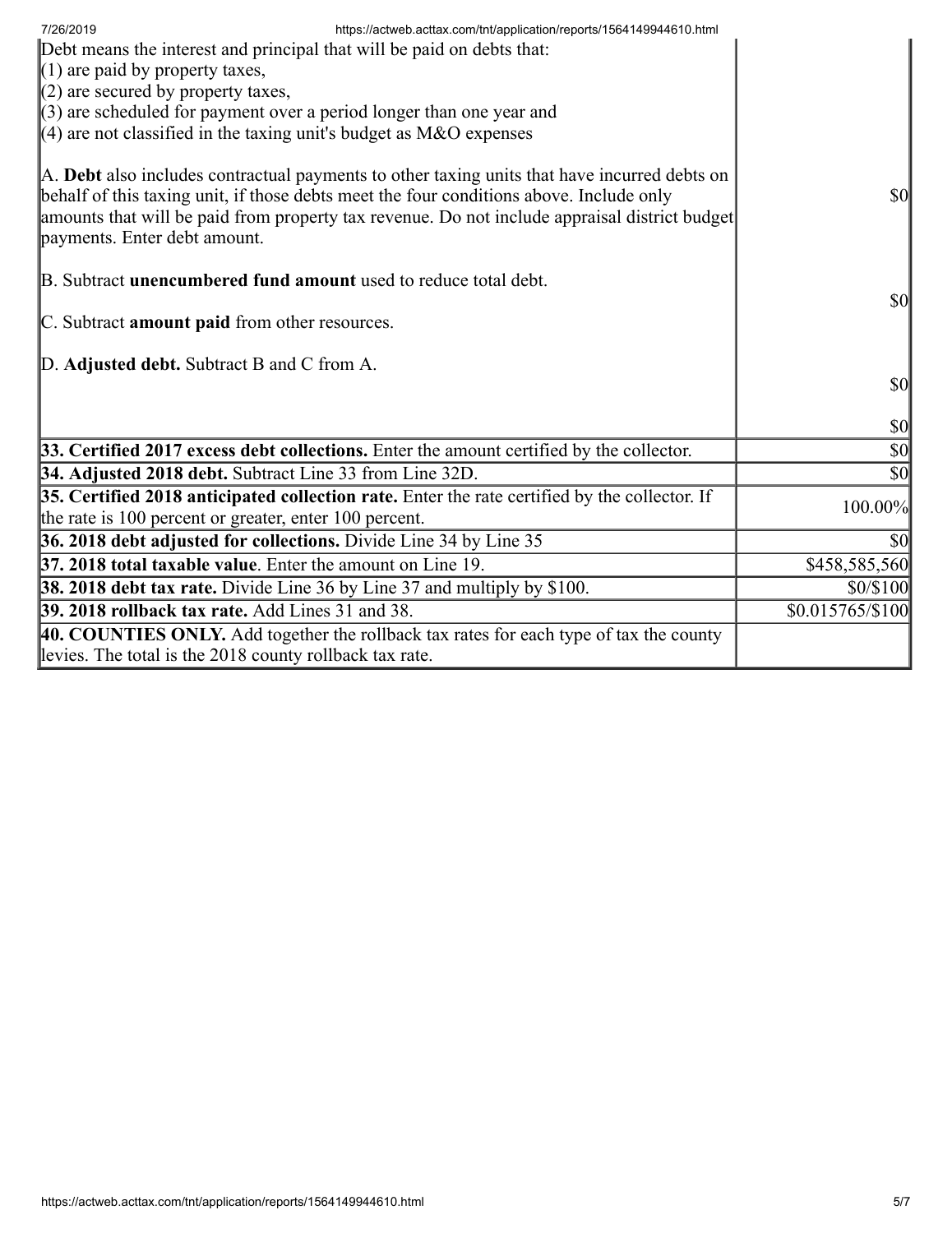| <b>SECTION 3: Additional Sales Tax to Reduce Property Taxes</b>                                                                                                                                                                                                                                                       |                                        |
|-----------------------------------------------------------------------------------------------------------------------------------------------------------------------------------------------------------------------------------------------------------------------------------------------------------------------|----------------------------------------|
| Cities, counties and hospital districts may levy a sales tax specifically to reduce property taxes. Local voters by election must approve imposing or abolishing the additional sales tax. If<br>approved, the taxing unit must reduce its effective and rollback tax rates to offset the expected sales tax revenue. |                                        |
| This section should only be completed by a county, city or hospital district that is required to adjust its effective tax rate and/or rollback tax rate because it adopted the additional sales<br>tax.                                                                                                               |                                        |
| Activity                                                                                                                                                                                                                                                                                                              | <b>Amount/Rate</b>                     |
| 41. Taxable Sales. For taxing units that adopted the sales tax in November 2017 or May                                                                                                                                                                                                                                |                                        |
| 2018, enter the Comptroller's estimate of taxable sales for the previous four quarters. $20$                                                                                                                                                                                                                          |                                        |
| Estimates of taxable sales may be obtained through the Comptroller's Allocation Historical                                                                                                                                                                                                                            | <b>\$0</b>                             |
| <b>Summary</b> webpage. Taxing units that adopted the sales tax before November 2017, skip this<br>line.                                                                                                                                                                                                              |                                        |
| 42. Estimated sales tax revenue. Counties exclude any amount that is or will be spent for                                                                                                                                                                                                                             |                                        |
| economic development grants from the amount of estimated sales tax revenue. <sup>21</sup>                                                                                                                                                                                                                             |                                        |
| Taxing units that adopted the sales tax in November 2017 or in May 2018.                                                                                                                                                                                                                                              |                                        |
| Multiply the amount on Line 41 by the sales tax rate $(.01, .005)$ or $.0025$ , as applicable) and                                                                                                                                                                                                                    |                                        |
| multiply the result by .95. <sup>22</sup>                                                                                                                                                                                                                                                                             | $\boldsymbol{\mathsf{S}}$ <sub>0</sub> |
|                                                                                                                                                                                                                                                                                                                       |                                        |
| - or -                                                                                                                                                                                                                                                                                                                |                                        |
| Taxing units that adopted the sales tax before November 2017.                                                                                                                                                                                                                                                         |                                        |
| Enter the sales tax revenue for the previous four quarters. Do not multiply by .95.                                                                                                                                                                                                                                   |                                        |
| 43. 2018 total taxable value. Enter the amount from Line 37 of the Rollback Tax Rate                                                                                                                                                                                                                                  |                                        |
| Worksheet.                                                                                                                                                                                                                                                                                                            | \$458,585,560                          |
| 44. Sales tax adjustment rate. Divide Line 42 by Line 43 and multiply by $$100$ .                                                                                                                                                                                                                                     | \$0/\$100                              |
| <b>45. 2018 effective tax rate, unadjusted for sales tax.</b> <sup>23</sup> Enter the rate from Line 24 or 25,<br>as applicable, on the Effective Tax Rate Worksheet.                                                                                                                                                 | \$0.014600/\$100                       |
| 46. 2018 effective tax rate, adjusted for sales tax.                                                                                                                                                                                                                                                                  |                                        |
| Taxing units that adopted the sales tax in November 2017 or in May 2018.                                                                                                                                                                                                                                              | \$0.014600/\$100                       |
| Subtract Line 44 from Line 45. Skip to Line 47 if you adopted the additional sales tax before                                                                                                                                                                                                                         |                                        |
| November 2017.                                                                                                                                                                                                                                                                                                        |                                        |
| 47. 2018 rollback tax rate, unadjusted for sales tax. <sup>24</sup> Enter the rate from Line 39 or 40,<br>as applicable, of the Rollback Tax Rate Worksheet.                                                                                                                                                          | \$0.015765/\$100                       |
| 48. 2018 rollback tax rate, adjusted for sales tax. Subtract Line 44 from Line 47.                                                                                                                                                                                                                                    | \$0.015765/\$100                       |
|                                                                                                                                                                                                                                                                                                                       |                                        |

 $17$ Tex. Tax Code Section 26.012(17)

<sup>18</sup>Tex. Tax Code Section 26.04(c)

<sup>19</sup>Tex. Tax Code Section 26.04(d)

 $20$ Tex. Tax Code Section 26.041(d)

 $21$ Tex. Tax Code Section 26.041(i)

 $22$ Tex. Tax Code Section 26.041(d)

 $23$ Tex. Tax Code Section 26.04(c)

 $24$ Tex. Tax Code Section 26.04(c)